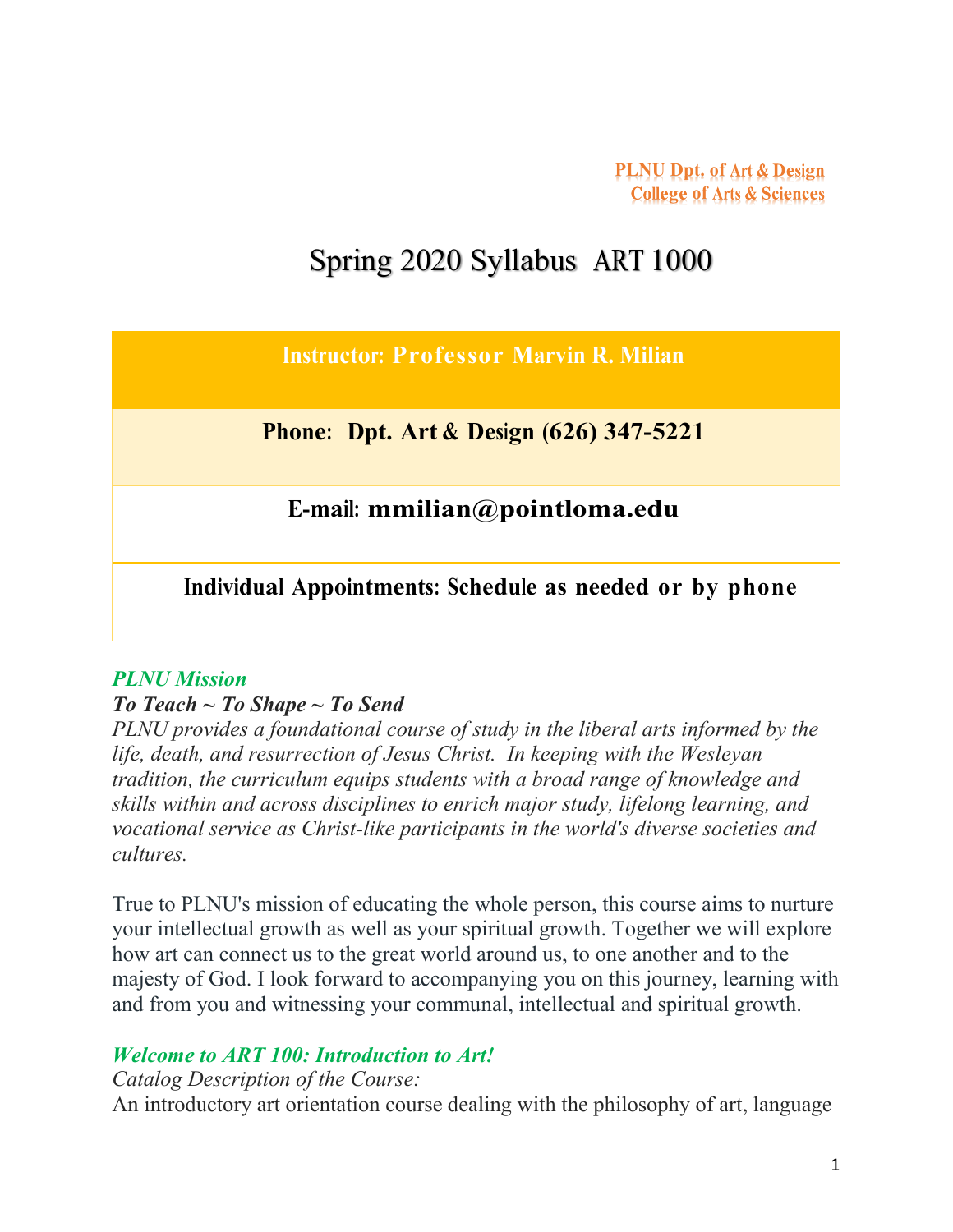of design, aesthetics, art criticism, and a basic understanding of the Western and Non-Western artistic heritage. Offered on a Quad basis and fulfills the G.E. requirement for "Seeking Cultural Perspectives".

# *Could this course really matter?*

Art is part of our daily lives. We are surrounded by it in the architecture of our environments, the design of websites, the images we hang on our walls and unassuming works embedded in public places. Every day we make aesthetic choices and judgments, from getting dressed to choosing font styles and colors in our writing. *This course is designed to cultivate your visual literacy and its practical application.*

By the end of this course, you can make informed aesthetic decisions and judgments that affect the way you live. You don't need to be an art historian or an artist to appreciate and understand art. Armed with the skills developed in this course, *you will be able to analyze any work of art and derive meaning from it*. It is my goal to provide you with a skill set that will allow you to derive meaningful information from art and have productive conversations with colleagues.

# *General Course Learning Objectives*

• Identify and discuss a variety of artistic movements and time periods (from prehistoric to modern), styles, techniques, conceptual issues and traditions

related to the history of art (includes Non-Western).

- Demonstrate a basic knowledge of the elements of art and principles of design.
- Think and write critically about visual art, making intelligent and informed analyses and interpretations of works of art using appropriate terminology.

# *The Nature of Our Course Content*

The subjects and material covered in this course are presented as objectively as possible and reflect the beliefs and practices of humans over thousands of years and many, many cultures. While we may not individually or collectively endorse certain beliefs, practices or representations reflected in art, much can be gained from learning about different perspectives. This course, one of PLNU's General Education electives for fulfilling Requirement V, Seeking Cultural Perspectives, is intended to "develop a critical appreciation of human expression" in students. If you are concerned with a particular content area, please contact me directly and we will discuss your concerns.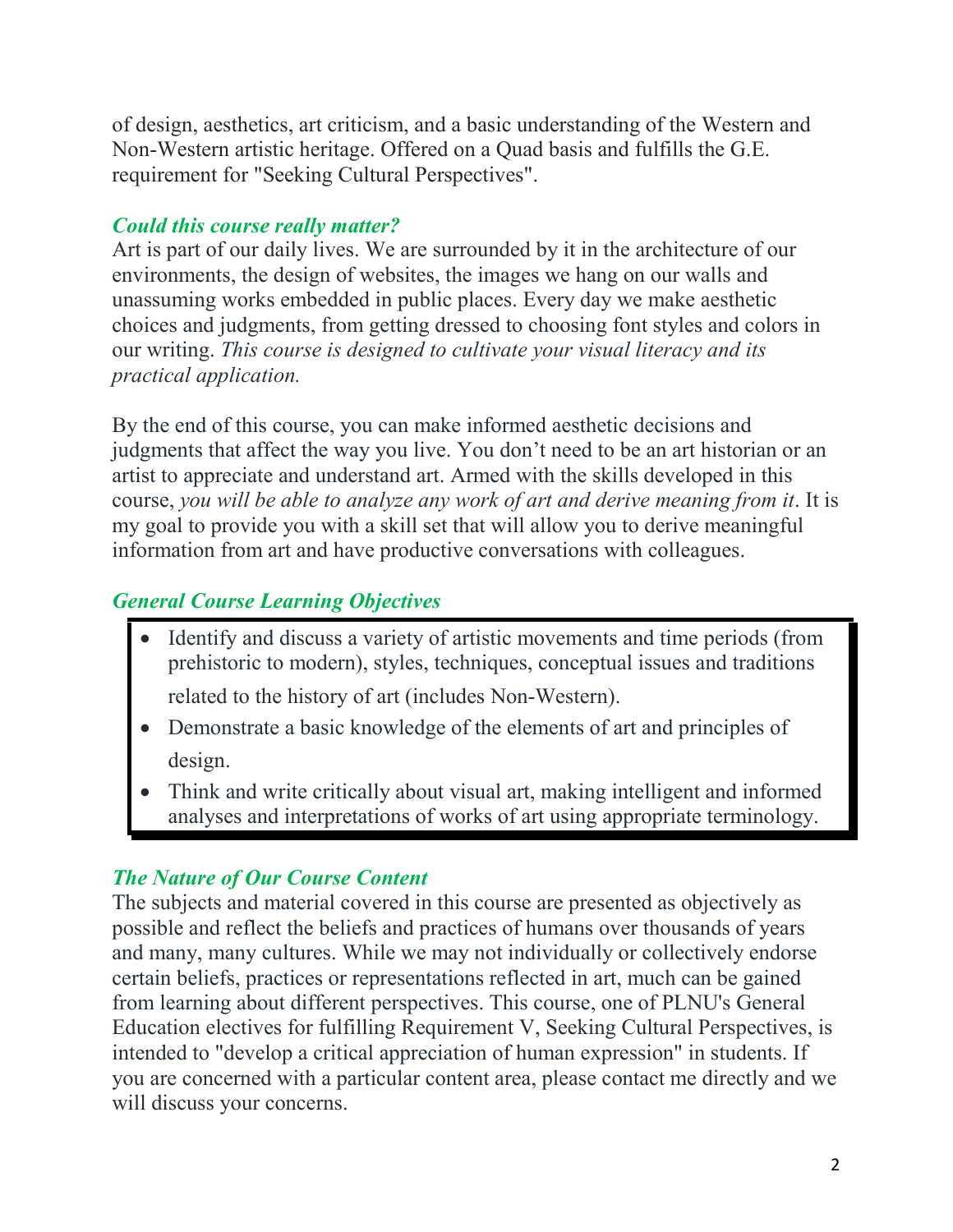### *Textbook*

DeWitte, D. J., Larmann, R. M., & Shields, M. K. (2011). *Gateways to Art: Understanding the Visual Arts*. London, U.K.: Thames & Hudson. You may purchase this book through the PLNU bookstore or online elsewhere. eBook: An ebook version of this book is available online or as a download. ISBN: 0500289565 ISBN-13: 9780500289563

### **You are expected to read your text as it corresponds to the course content. Reading expectations are indicated in the weekly section overviews. You are also expected to read assigned articles which will be posted on Canvas.**

**1.** Tue Jan 14, 2020

- Syllabus and Course Overview
- Wed Jan 15, 2020
	- What is art? Looking at Art, Artists, & their Medium
- **2.** Mon Jan 20, 2020
	- + Holiday

Wed Jan 22, 2020

- **↓** Elements and Principles
- Read: *Gateways to Art*, Chapter 1 & 2

### **3.** Mon Jan 27, 2020

- Non-Western Art: Japan, India, China, Pacific Islander, Africa
- Read: Wen C. Fong's article The Modern Chinese Art Debate Artibus Asiae, Vol. 53, No. 1/2 (1993), pp. 290-305

Wed Jan 29, 2020

- Read: *Gateways to Art*, 3.3, 3.4, 3.5
- **4.** Mon Feb 3, 2020
	- Western Canon: Middle Ages, Renaissance, Baroque
	- **Due: Art & Awe Assignment**

Wed Feb 5, 2020

- Read: *Gateways to Art*, Chapters 3.2, 3.6, & 3.7
- **5.** Mon Feb 10, 2020
	- Western Canon: Modern, Contemporary
	- Read: Ismail Tunali's article The Validity of Modern Art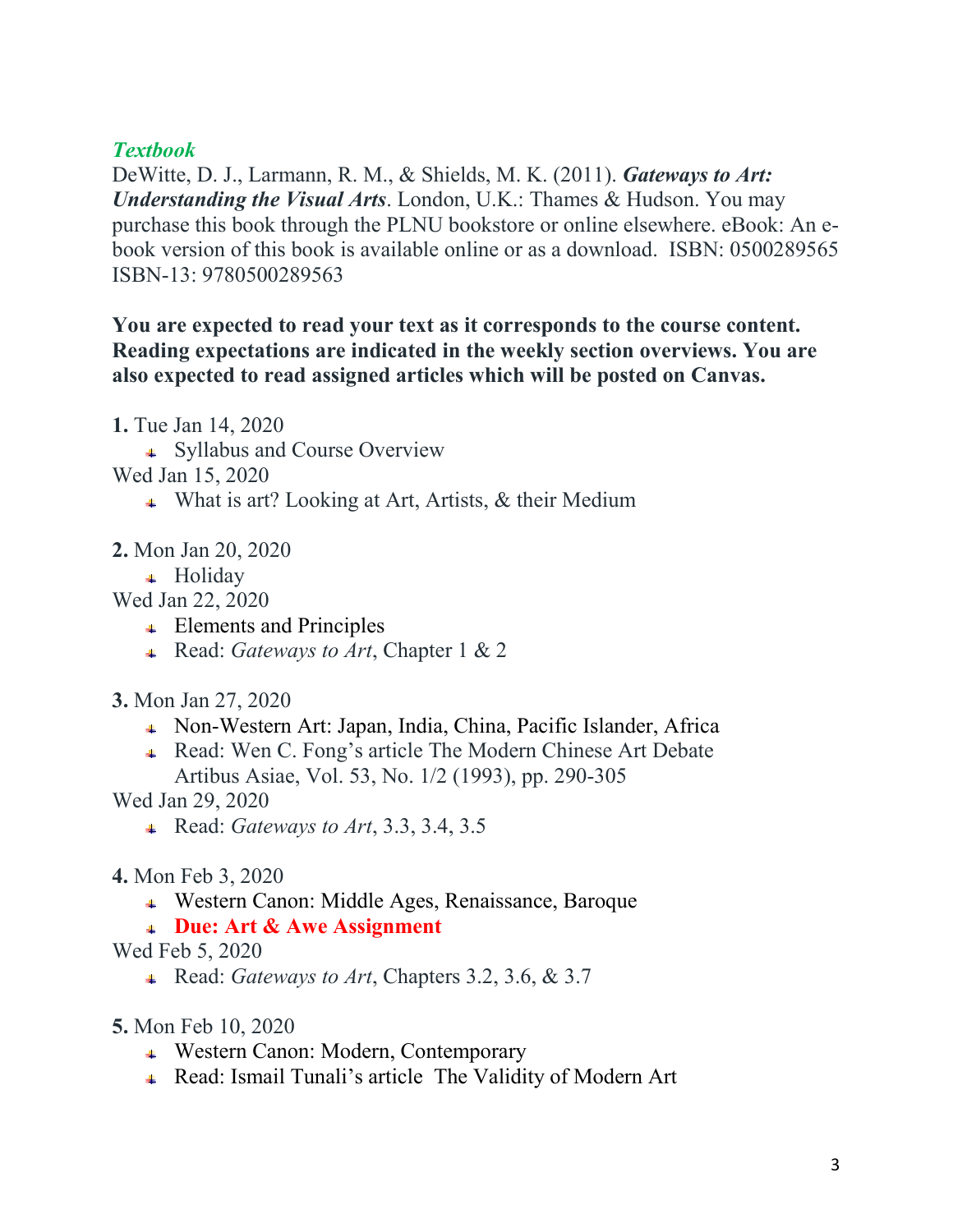Wed Feb 12, 2020

- Read: *Gateways to Art* Chapters 3.8, & 3.9
- **6.** Mon Feb 17, 2020
	- **Exploring Art Thematically**
	- Read: Jill Fields' article Frontiers in Feminist Art History

Wed Feb 19, 2020

- Read: *Gateways* Chapter 4, & 1.10
- **7.** Mon Feb 24, 2020
	- Major Connection
	- **Due: Research Paper**

Wed Feb 26, 2020

- **8.** Mon Mar 2, 2020
	- **Final in class**
	- **Due: Museum Critique**

#### *Grading*



Class Participation and Attendance: 100 Assignments: 200 Research Paper: 300 Final Exam: 400 Total: 1,000 points

#### **This Course Includes a Variety of Assignments:**

- **Formative –** The majority of assignments in our course are formative. You should strive to learn material while completing the assignments.
- **Summative** These assess your ability to apply what you have learned.
- **Learning Styles and Media**  This course is intended to be interactive in every aspect and the media with which you are interacting both for learning content and creating it for assignments is extremely varied. During this course, you will be able to learn content through: watching, listening,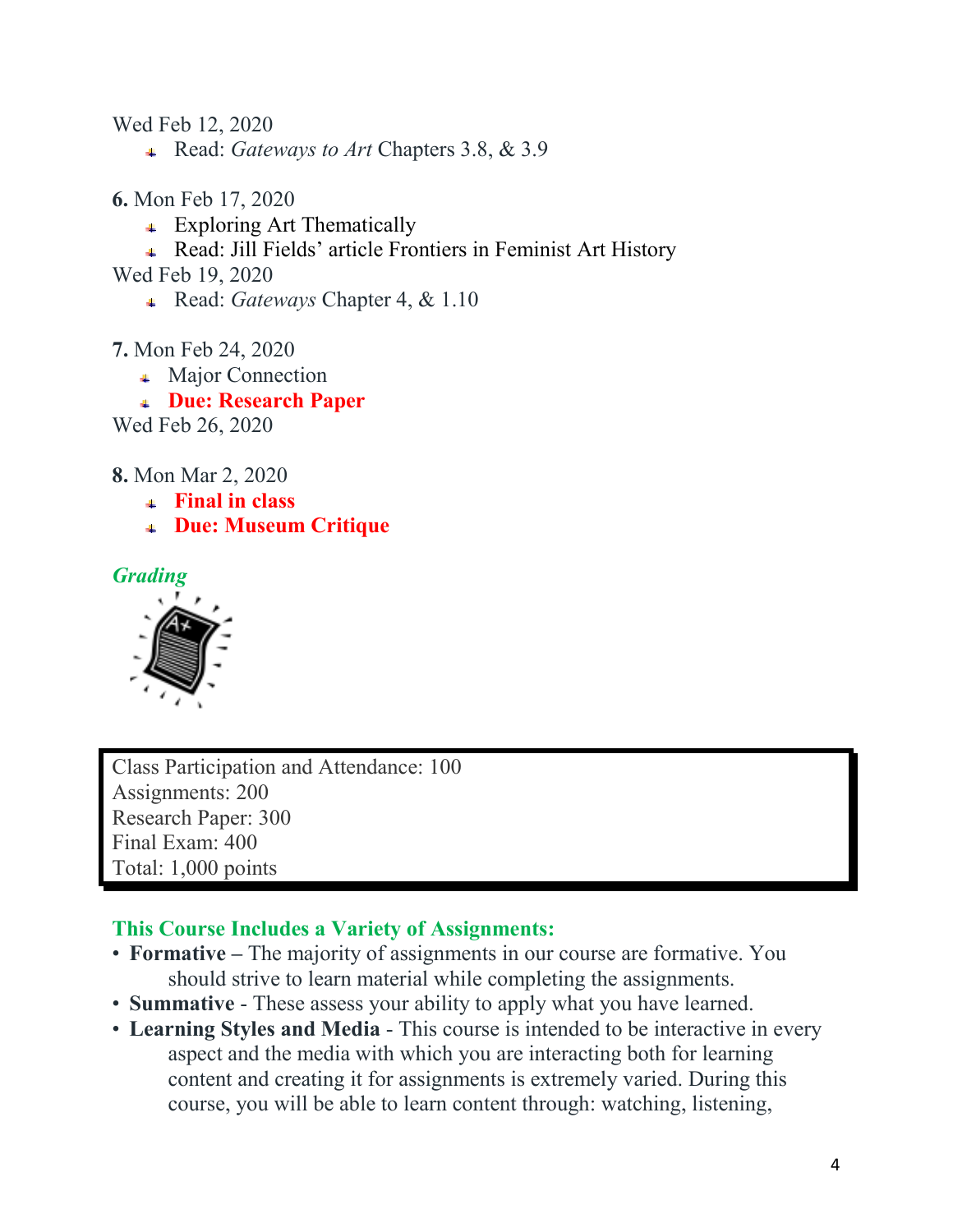actively participating, creating, writing and much more. When possible, I have provided you with the opportunity to turn in assignments that reflect your individual style and strengths.

**The points possible for each assignment are listed in the course schedule. I will follow the traditional grading scale and award final grades as follows:**

| <b>Standard Grade Scale</b> |                 |                    |                   |                                                     |
|-----------------------------|-----------------|--------------------|-------------------|-----------------------------------------------------|
|                             |                 |                    |                   |                                                     |
| $A+=98-100\%$               |                 |                    |                   | B+=88-89%   C+=78-79%   D+=68-69%   F=59% and lower |
| $A=93-97\%$                 | $B = 83 - 87\%$ | $\Gamma$ C=73-77%  | $D=63-67\%$       |                                                     |
| $A = 90 - 92\%$             | $B = 80 - 82\%$ | $\Gamma$ C-=70-72% | $1 D = 60 - 62\%$ |                                                     |

# *Expectations*

#### **What I can expect from you**

You can expect me to work hard to facilitate your learning, be available to help you individually on an as-needed basis, and to be dedicated to your success. I will regularly post announcements for our class and will answer questions concerning assignments and course content. I will make best efforts to respond to your inquiries within 24 hours, M-F. Please be patient and know that I am responding to lots of students.

**Time Commitment:** This course will require approximately 50-75 hours of your time over the next 7 weeks. If you do not have at least **10 -15 hours / week** to devote to this course, please drop the course as soon as possible as there is a wait list of students who wish to enroll.

**Class Participation & Attendance:** You will be held to a high standard of classroom participation. You are expected to be an active member in class discuss and to be prepared with insight of the assigned reading. Attendance is a critical component of your success. This component will consist of 10% of your grade. **Museum/Art Interaction:** An important aspect of this course requires that you visit an art museum in person.

**Reading:** You are expected to read your text as it corresponds to the course content.

**Final Paper:** You are expected to write one research based essay that will constitute 30% of your grade. To satisfy this assignment you must demonstrate an ability to produce college level work and demonstrate a high capacity for research.

### *Final Exam Policy*

Successful completion of this class requires taking the final examination **on its**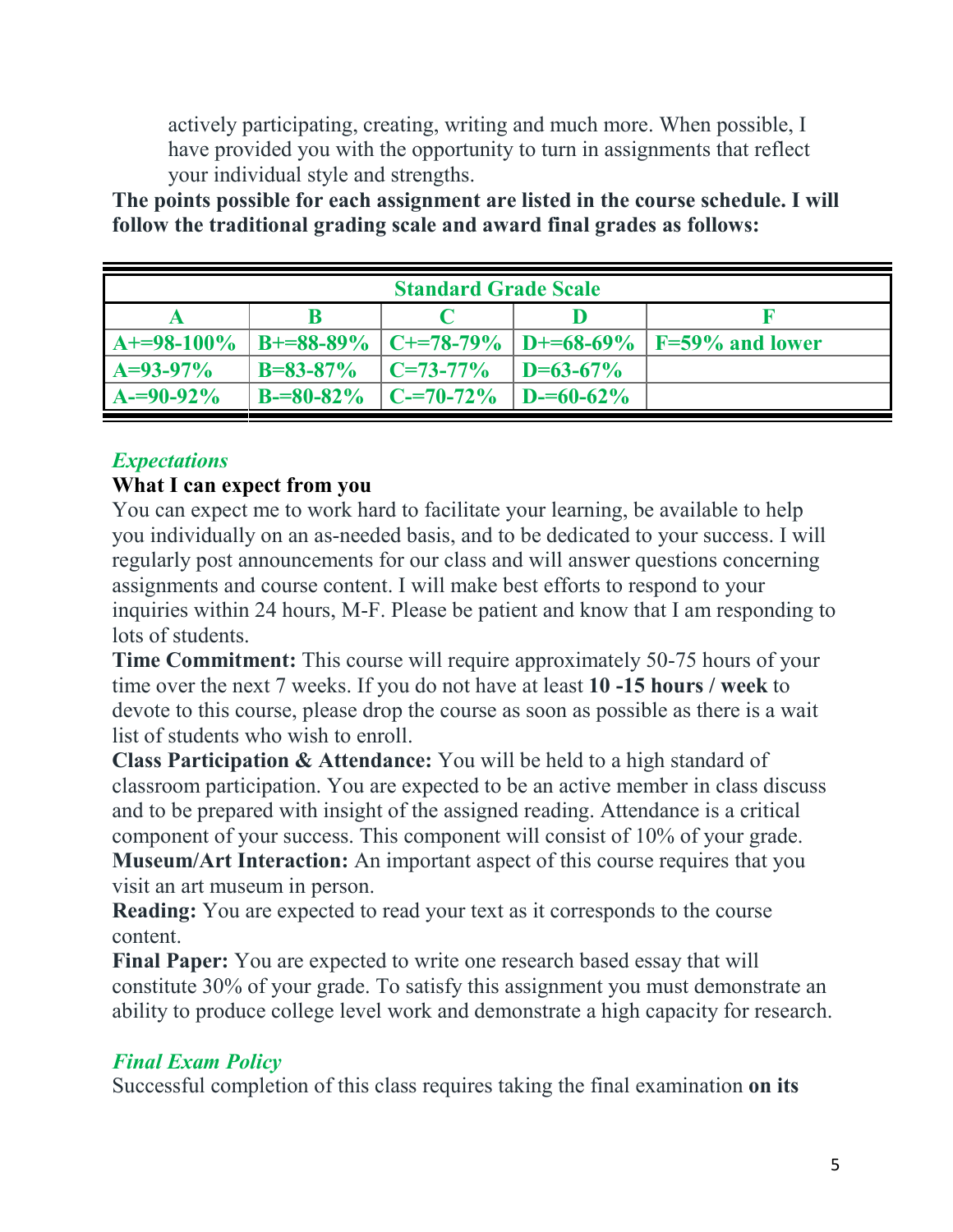**scheduled day**. The final examination schedule is posted on the [Class Schedules](http://www.pointloma.edu/experience/academics/class-schedules) site. No requests for early examinations or alternative days will be approved.

### *Late Work*

Given the nature of our course it is essential that you stay on top of your course work. I do understand that life can be complicated and that there are unpleasant surprises. However, *any work that is turned in late will automatically receive a penalty grade of -10% per day that it is late*. Work that is *more than 3 days late will not be accepted*. Your *final essay will not be accepted if it is late at all*. If there are extenuating circumstances that prevent you from turning in your work on time, we can discuss your situation individually and you will be required to provide me with proper documentation, at my discretion, in order for the work to be accepted. An example of a valid excuse is your hospitalization. An example of an invalid excuse is that you had to work late or that your plane was delayed. Plan in advance so that you are not trying to submit work at the 11th hour when technical problems seem to inevitably arise.

# *PLNU Attendance and Participation Policy*

Regular and punctual attendance at all classes is considered essential to optimum academic achievement. If the student is absent from more than 10 percent of class meetings, the faculty member can file a written report which may result in deenrollment. If the absences exceed 20 percent, the student may be de-enrolled without notice until the university drop date or, after that date, receive the appropriate grade for their work and participation. See [Academic Policies](http://catalog.pointloma.edu/content.php?catoid=18&navoid=1278) in the Undergraduate Academic Catalog.

# *PLNU Academic Honesty*

### **Upfront warning: I take academic honesty very seriously**

Students should demonstrate academic honesty by doing original work and by giving appropriate credit to the ideas of others. As explained in the university catalog, academic dishonesty is the act of presenting information, ideas, and/or concepts as one's own when in reality they are the results of another person's creativity and effort. Violations of university academic honesty include cheating, plagiarism, falsification, aiding the academic dishonesty of others, or malicious misuse of university resources. **The instructor who believes a situation involving academic dishonesty has been detected may assign a failing grade for a) that particular assignment or examination, and/or b) the course following the procedure in the university catalog.** Students may appeal also using the procedure in the university catalog. See [Academic Policies](https://www.google.com/url?q=http://www.pointloma.edu/experience/academics/catalogs/undergraduate-catalog/point-loma-education/academic-policies&sa=D&ust=1527141812806000) for further information.